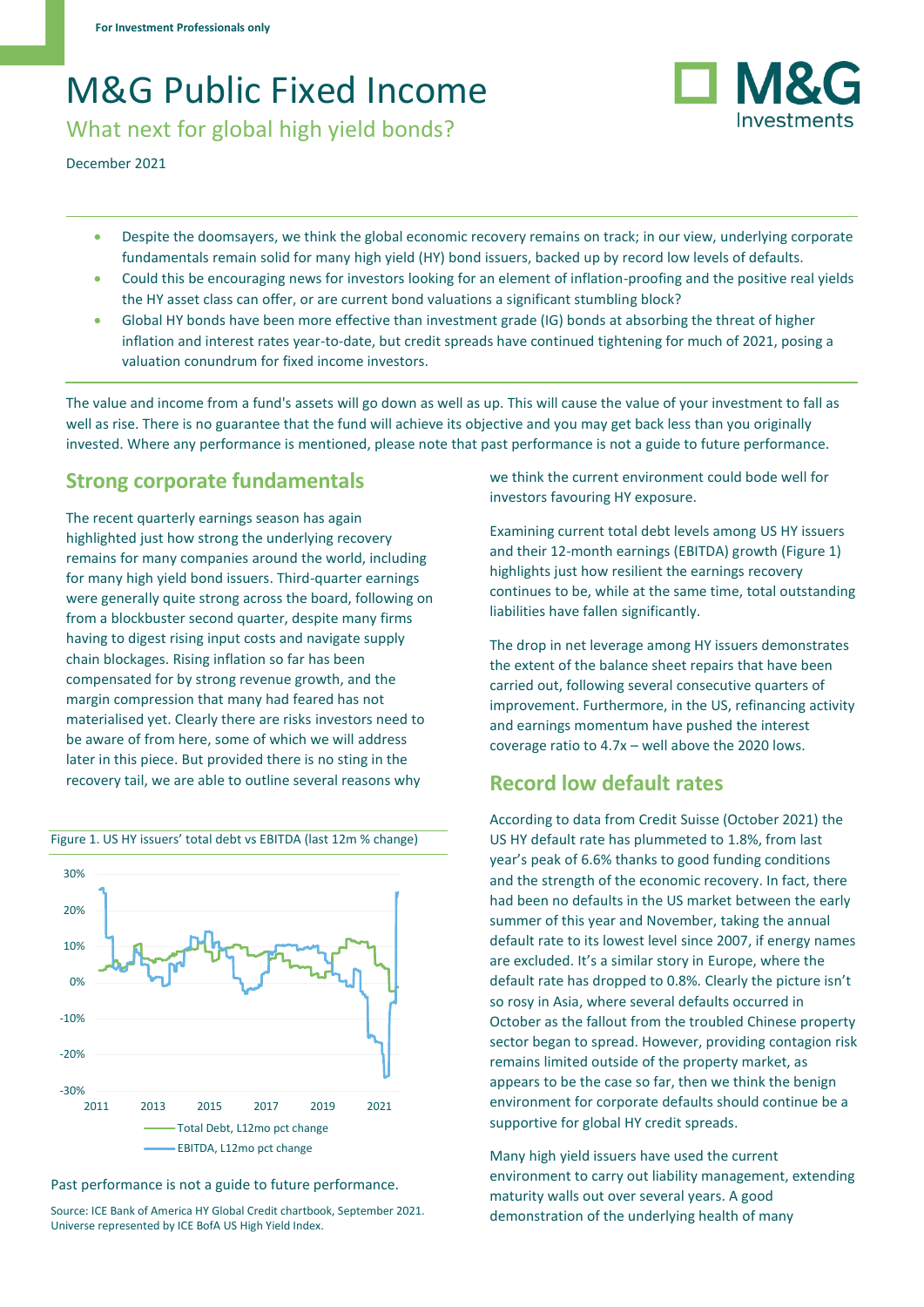corporates in the HY space is perhaps best reflected in the HY distress ratio<sup>1</sup>. The distress ratio among issuers in the US and Europe HY markets (Figure 2) remains low and has been on a gently declining trend since last year. An increase in the number of distressed issuers tends to be a leading indicator of defaults (typically with a six to 12 month lag). We saw this play out recently during the COVID-19 crisis, when a rise in the distress ratio was followed by an increase in the default rate a few months later. Increased balance sheet prudence among issuers and the low-default environment are both factors that should continue to support the underlying health of the global HY market, in our opinion.

#### **The elephant in the room: valuations**



Source: ICE Bank of America HY Global Credit chartbook, September 2021. Universe represented by ICE BofA US High Yield Index.

Clearly, we must acknowledge that a fair amount of the positive noises in the HY space has been baked into bond valuations already. However, given the ongoing strength of the post-pandemic recovery, and the degree of protection offered by the asset class in a high inflation environment, current valuations seem broadly justified, in our opinion. There are risks circling the asset class, not least the threat of a potential stagflation (low growth, high inflation) environment which could threaten HY issuers whose business models restrict their ability to pass on higher energy price rises (and other input cost increases) as easily as companies in the IG space. However, the financial health of most households remains exceptionally strong, and we expect consumer spending to help keep global economic growth buoyant well into 2022, supporting bond issuer fundamentals.

## **Are there opportunities in this market?**

We believe there are several ways in which active credit investors can adapt to this environment and use strategies to seek to add value:

- **Rising Stars** while 2020 was all about the wave of 'fallen angels' – investment-grade issuers dropping into the high yield rating cohort as much of the world went into lockdown – 2021 has been about upgrades, or so-called 'rising stars'. The US HY market, for example, has seen US\$50bn worth of upgrades yearto-date, only 27% of last year's fallen angel volume of US\$184bn. This leaves a significant slice of the market with the potential to be upgraded over the next 18 months. Correctly identifying these issuers early could give active managers the chance of picking up some valuable relative performance points. We expect more volume to leave the HY index via the upgrade path, including some significant index constituents.
- **Individual credit selection** Inflation fears, supply bottlenecks and recovery-correlated sectors are presenting some interesting opportunities and challenges for active bond investors as we move through the final phase of the recovery. The ability to identify companies and sub-sectors that are better shielded from inflation cost pressures has the potential to reward active managers from here. Similarly, a focus on companies that can intensify their deleveraging strategies could help active managers identify bonds issuers that offer lower credit risk, and therefore potentially more resilient future bond prices.
- The **income-generating qualities** of high yield bonds are a frequently overlooked part of the asset class, in our opinion. While movements in credit spreads can have a significant impact on short-term valuations, income has historically been the main driver of high yield returns over the long term (Figure 3). While yields have continued to fall this year, the ICE BofA Global High Yield Index currently offers an effective yield of 5.1%. We believe these income streams can help to smooth overall investment returns and reduce volatility in the asset class.
- **Market technicals** are still present and generally favourable, although less favourable than last year. The global "hunt for yield" continues, but has been diminished by rising rates recently. Bond supply and

 $1$  Percentage of bond issuers in the index trading with credit spreads over 1000 basis points.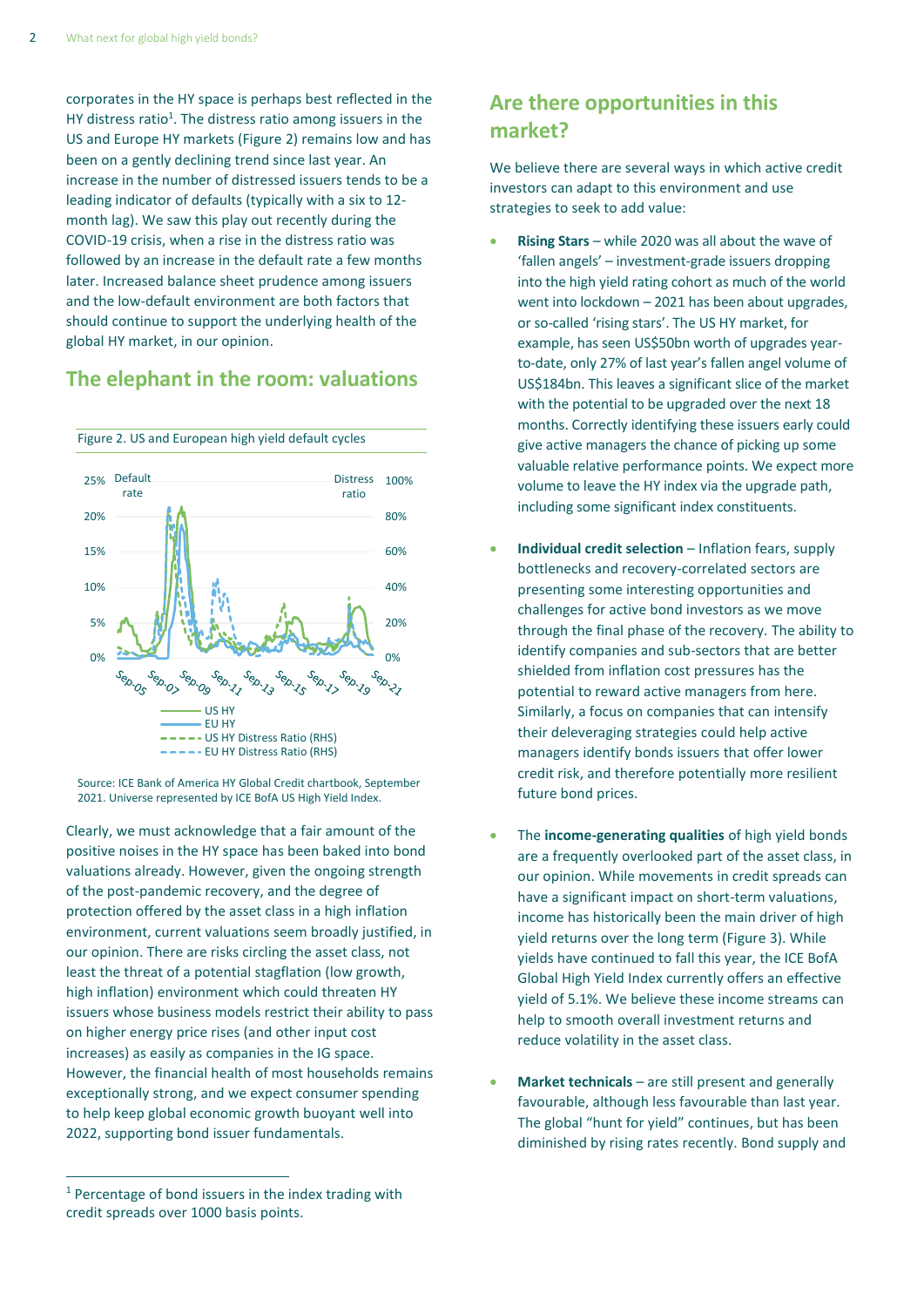

Past performance is not a guide to future performance.

Source: M&G, Bloomberg, BofA Merrill Lynch Indices. 31 October 2021. Chart data represented by the ICE BoA Global High Yield Index.

demand dynamics remain generally stable – this year's record HY new issuance (US\$427bn year-todate to November) has been absorbed mainly by stillpositive inflows into the asset class.

#### **Summary**

The benign default outlook across many sectors, combined with improving HY company fundamentals on a backdrop of growing expectations that most developed market central banks will soon tighten monetary policy,

indicate to us that HY bonds could continue to offer a potentially attractive way for investors to help mitigate the risks to their portfolios from rising interest rate and inflation.

We expect default rates to remain low, as the benign funding conditions of the last 12 months have allowed many issuers to reduce funding costs and carry out balance sheet repairs. The sustained improvement in the global economic environment and favourable funding conditions, if they are to go on, should continue to be supportive for high yield, in our view, if corporate earnings continue to recover and balance sheet metrics improve.

However, we must acknowledge that credit spreads have continued to rally and are now sitting at historically tight levels, potentially pricing in too much good news in some areas of the market. We maintain our view of not taking on excessive credit risk, particularly following the start of the withdrawal of monetary stimulus from the US Fed, as announced in October.

With investors increasingly nervous about a market correction, high yield markets have continued to rally on the back of improving fundamentals, relatively attractive income level and lower interest rate sensitivity. In this environment, an active and risk-controlled investment approach to the asset class remains crucial, in our opinion.

Investments in bonds are affected by interest rates, inflation and credit ratings. It is possible that bond issuers will not pay interest or return the capital. All of these events can reduce the value of bonds held by the fund.

High yield bonds usually carry greater risk that the bond issuers may not be able to pay interest or return the capital.

The views expressed in this document should not be taken as a recommendation, advice or forecast.